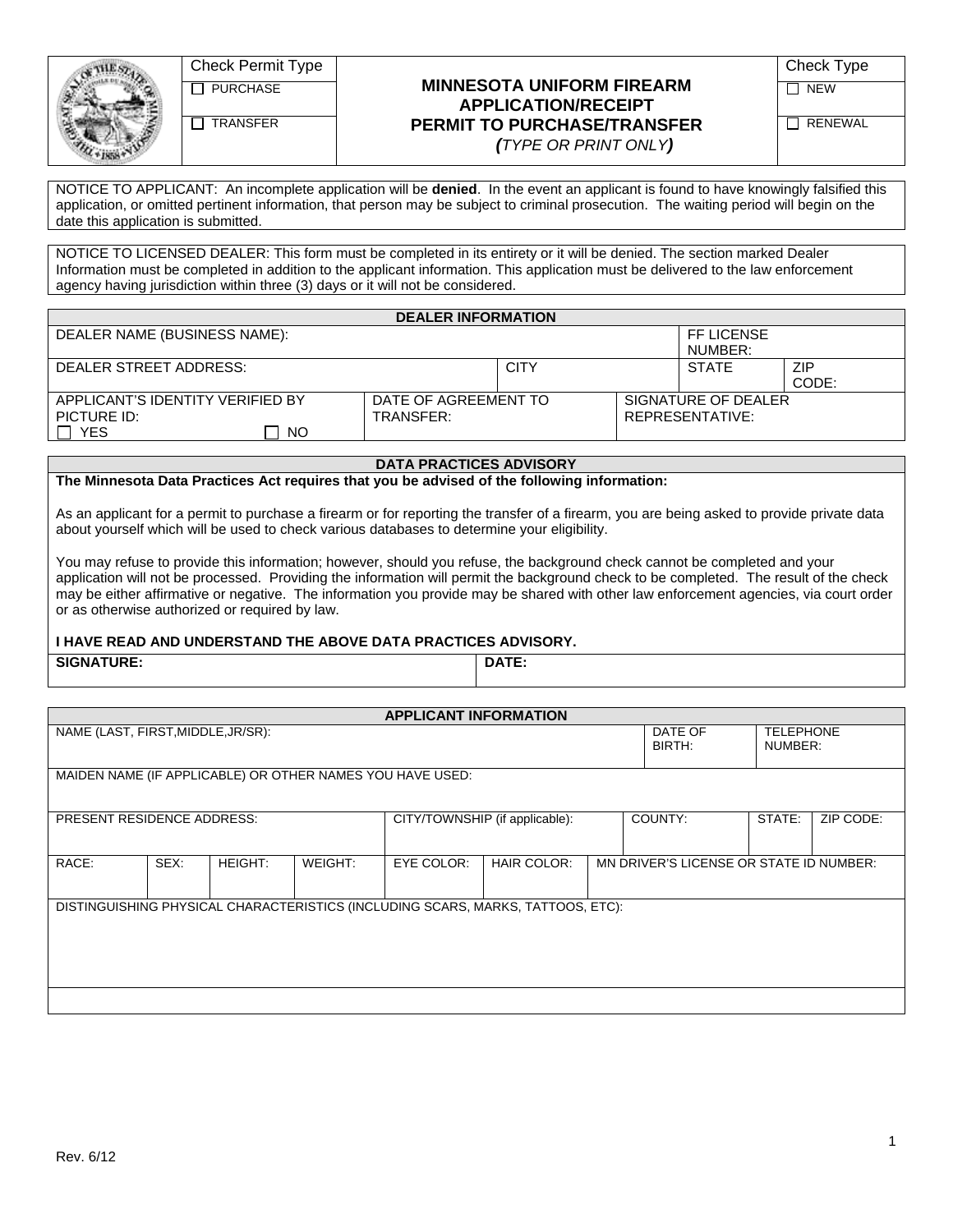| <b>PREVIOUS RESIDENCE (PAST 5 YEARS)</b> |                       |                               |               |              |            |  |  |  |
|------------------------------------------|-----------------------|-------------------------------|---------------|--------------|------------|--|--|--|
| From $(Mo/Yr) - To (Mo/Yr)$              | <b>STREET ADDRESS</b> | CITY/TOWNSHIP (if applicable) | <b>COUNTY</b> | <b>STATE</b> | <b>ZIP</b> |  |  |  |
|                                          |                       |                               |               |              |            |  |  |  |
|                                          |                       |                               |               |              |            |  |  |  |
|                                          |                       |                               |               |              |            |  |  |  |
|                                          |                       |                               |               |              |            |  |  |  |
|                                          |                       |                               |               |              |            |  |  |  |
|                                          |                       |                               |               |              |            |  |  |  |
|                                          |                       |                               |               |              |            |  |  |  |
|                                          |                       |                               |               |              |            |  |  |  |
|                                          |                       |                               |               |              |            |  |  |  |

| AUTHORIZATION FOR RELEASE OF INFORMATION FOR BACKGROUND CHECKS                                                                                                                                                                                                                                                                                                                                                                                                                                                                                                                                                                                          |  |                   |  |  |                             |           |  |
|---------------------------------------------------------------------------------------------------------------------------------------------------------------------------------------------------------------------------------------------------------------------------------------------------------------------------------------------------------------------------------------------------------------------------------------------------------------------------------------------------------------------------------------------------------------------------------------------------------------------------------------------------------|--|-------------------|--|--|-----------------------------|-----------|--|
| NAME (LAST, FIRST, MIDDLE, JR/SR):                                                                                                                                                                                                                                                                                                                                                                                                                                                                                                                                                                                                                      |  | DATE OF<br>BIRTH: |  |  | <b>TELEPHONE</b><br>NUMBER: |           |  |
| MAIDEN NAME (IF APPLICABLE) OR OTHER NAMES YOU HAVE USED:                                                                                                                                                                                                                                                                                                                                                                                                                                                                                                                                                                                               |  |                   |  |  |                             |           |  |
| PRESENT RESIDENCE ADDRESS:<br>COUNTY:<br>CITY/TOWNSHIP (if applicable):<br>STATE:                                                                                                                                                                                                                                                                                                                                                                                                                                                                                                                                                                       |  |                   |  |  |                             | ZIP CODE: |  |
| TO: Minnesota Department of Human Services or a similar government agency in another state that maintains data about civil<br>commitments                                                                                                                                                                                                                                                                                                                                                                                                                                                                                                               |  |                   |  |  |                             |           |  |
| By signing this Authorization for Release of Information, I am giving the Minnesota Department of Human Services or a similar<br>government agency in another state permission to release the following types of information about me to the named law enforcement<br>agency. I understand that this information will be used by the law enforcement agency as part of a background check to determine<br>whether I am eligible for a permit to carry, to renew a permit to carry or for a permit to purchase.                                                                                                                                          |  |                   |  |  |                             |           |  |
| The information I am asking to be released is whether I have been:<br>Confined as a result of an emergency mental health or other type of hold order<br>➤<br>Confined as a result of a court hold order<br>➤<br>Committed by a court as mentally ill, developmentally disabled or mentally ill and dangerous<br>➤<br>Committed by a court as chemically dependent<br>➤<br>Found incompetent to stand trial or have been found not guilty by reason of mental illness<br>➤<br>A peace officer informally admitted to a treatment facility for chemical dependency<br>⋗                                                                                   |  |                   |  |  |                             |           |  |
| The information is to be released to the listed law enforcement agency:                                                                                                                                                                                                                                                                                                                                                                                                                                                                                                                                                                                 |  |                   |  |  |                             |           |  |
| Name:                                                                                                                                                                                                                                                                                                                                                                                                                                                                                                                                                                                                                                                   |  |                   |  |  |                             |           |  |
| Address:                                                                                                                                                                                                                                                                                                                                                                                                                                                                                                                                                                                                                                                |  |                   |  |  |                             |           |  |
| Contact person and phone number:                                                                                                                                                                                                                                                                                                                                                                                                                                                                                                                                                                                                                        |  |                   |  |  |                             |           |  |
| I understand that by signing this form, I am requesting that the information listed be sent to the law enforcement agency listed. I may<br>stop this consent at any time by writing to the Minnesota Department of Human Services or government agency in another state. If<br>information has already been released based on this consent, my request to stop will not work for that information.<br>I understand that when the information is sent to the law enforcement agency, the information could be re-disclosed as provided under<br>federal and state law. If I choose not to sign this consent form, I may not be able to receive a permit. |  |                   |  |  |                             |           |  |
| This consent will end one year from the date any permit is issued unless I indicate an earlier date or event here:                                                                                                                                                                                                                                                                                                                                                                                                                                                                                                                                      |  |                   |  |  |                             |           |  |
| <b>SIGNATURE:</b>                                                                                                                                                                                                                                                                                                                                                                                                                                                                                                                                                                                                                                       |  | DATE:             |  |  |                             |           |  |
| For Law Enforcement Use Only - Permit Issue Date:                                                                                                                                                                                                                                                                                                                                                                                                                                                                                                                                                                                                       |  |                   |  |  |                             |           |  |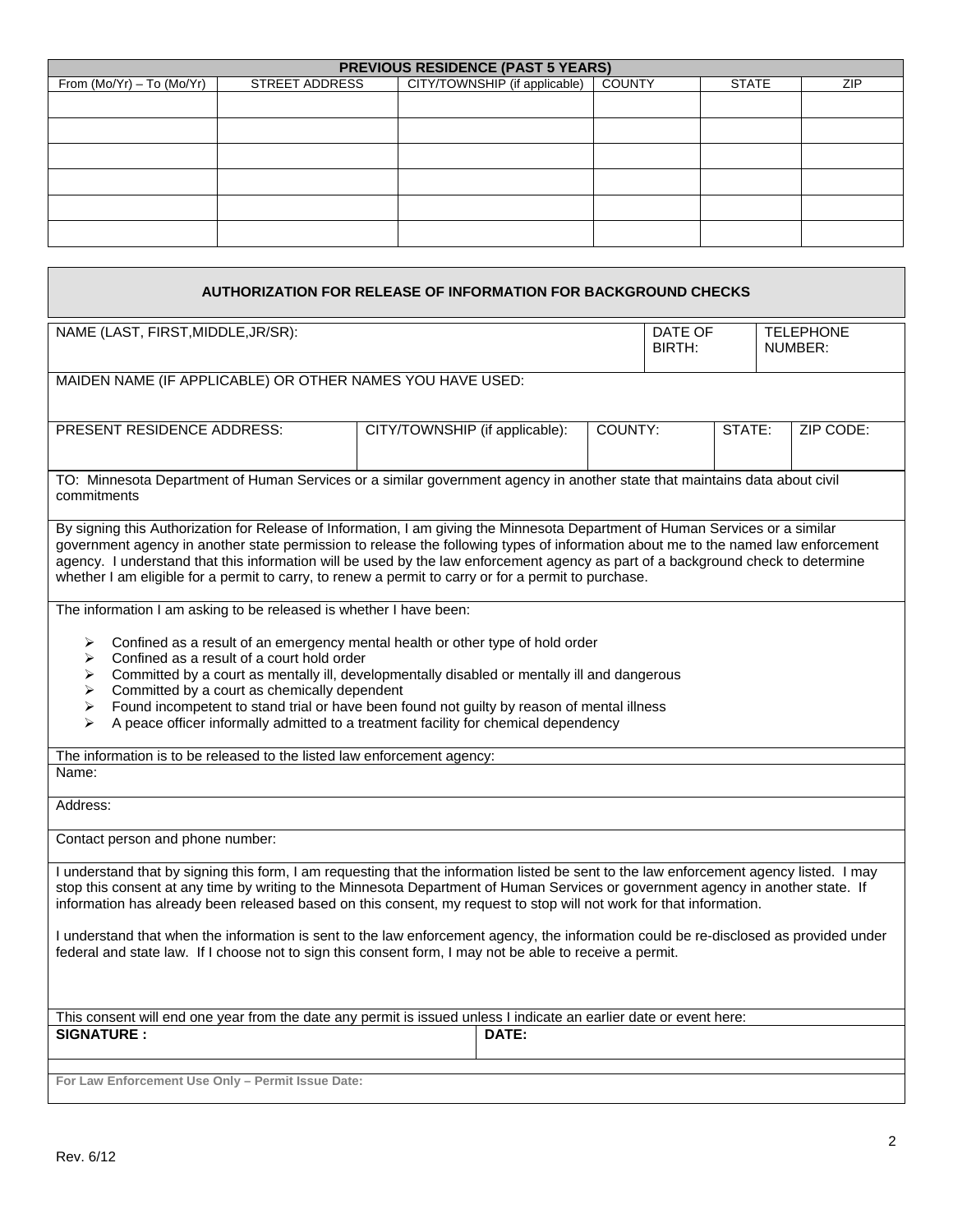#### **RESTRICTIONS**

**The following restrictions apply to the possession of firearms, to transferee permits, and reports of transfer for handguns and semiautomatic military-style assault weapons. Individuals with restrictions shall not be entitled to possess a pistol or any other firearm. The legal basis for the restrictions may be found in federal law (18 United States Code § 922) or Minnesota law (Minnesota Statutes, §§ 253B.02, 624.712, 624.713. 624.7131 or 624.714.)**

- Must be 21 years old to purchase a handgun or handgun ammunition from a federally licensed dealer
- Must be 18 years old to purchase a semi-automatic assault rifle
- Must not have been convicted of a crime of violence in Minnesota or elsewhere unless civil rights have been restored and during that time you have not been convicted of any other crime of violence.
- Must not have been charged with a crime of violence or placed in a pretrial diversion program by the court before disposition, until you have completed the diversion program and the charge of committing the crime of violence has been dismissed. **NOTE: This lifetime prohibition on possessing, receiving, shipping, or transporting firearms for persons convicted or adjudicated delinquent of a crime of violence applies only to offenders who are discharged from sentence or court supervision for a crime of violence on or after August 1, 1993.**
- Must not have been convicted of fifth-degree assault as defined in Minnesota Statutes. §609.224 or assault as defined in Minnesota Statutes, §609.2242 either in Minnesota or elsewhere since August 1, 1992.
- Must not have been convicted in any court of a misdemeanor crime of domestic violence as defined in 18 United States Code section 922(g)(9). Federal law prohibits the possession of a handgun for anyone convicted in any court of a misdemeanor crime of domestic violence.
- Must not be subject to a court order that (1) was issued after a hearing of which you had actual notice and at which you had an opportunity to participate; (2) restrains you from harassing, stalking, or threatening an intimate partner, a child of an intimate partner, or your own child, or engaging in other conduct that would place an intimate partner in a reasonable fear of bodily injury to that person or a child; and (3) includes a finding that you represent a credible threat to the physical safety of such intimate partner or child or by its terms explicitly prohibits the use, attempted use, or threatened use of physical force against such intimate partner or child that would reasonably be expected to cause bodily injury.
- Must not be an unlawful user of any controlled substance as defined in Chapter 152 of Minnesota Statutes.
- Must not be a person who is or has ever been committed by a judicial determination for treatment for the habitual use of a controlled substance or marijuana, as defined in Minnesota Statutes, §§ 152.01 and 152.02, unless the person's ability to possess a firearm has been restored under Minnesota Statutes, §624.713, subdivision 4 and must not have been convicted in Minnesota or elsewhere of a misdemeanor or gross misdemeanor violation of Chapter152 of Minnesota Statutes, unless three years have elapsed since the date of conviction and, during that time, the person has not been convicted of any other such violation of Chapter 152 of Minnesota Statutes or a similar law of another state.
- Must not have been committed to a treatment facility in Minnesota or elsewhere as chemically dependent, unless you have completed treatment or your civil rights to possess a firearm have been restored.
- Must not have been judicially committed to a treatment facility in Minnesota or elsewhere as "mentally ill," "developmentally disabled" or "mentally defective," or "mentally ill and dangerous to the public."
- Must not be a peace officer who has been informally admitted to a treatment facility for chemical dependency, unless you possess a certificate from the head of the treatment facility discharging or provisionally discharging you from that facility.
- Must not have been convicted in Minnesota or elsewhere of a crime punishable by imprisonment for more than a year (other than offenses pertaining to antitrust violations, unfair trade practices, restraints of trade, or similar offenses relating to the regulation of business practices) unless your civil rights have been restored or the conviction has been pardoned, expunged, or set aside.
- Must not be a fugitive from justice as a result of having fled from any state to avoid prosecution for a crime or to avoid giving testimony in any criminal proceeding.
- Must not be an alien who is illegally or unlawfully in the United States.
- Must not have been discharged from the armed forces of the United States under dishonorable conditions.
- Must not have renounced your United States citizenship.
- Must not have been convicted of a gross misdemeanor level crime committed for the benefit of a gang (§609.229); assault motivated by bias (§609.2231, subd. 4); false imprisonment (§609.255); neglect or endangerment of a child (§609.378); burglary in 4th degree (§609.582 subd. 4); setting a spring gun (§609.665); riot (§609.71) or harassment and stalking (§609.749), unless three years have elapsed since the date of conviction and during that time, you have not been convicted of any other violation of these sections. (All references are to Minnesota Statutes.)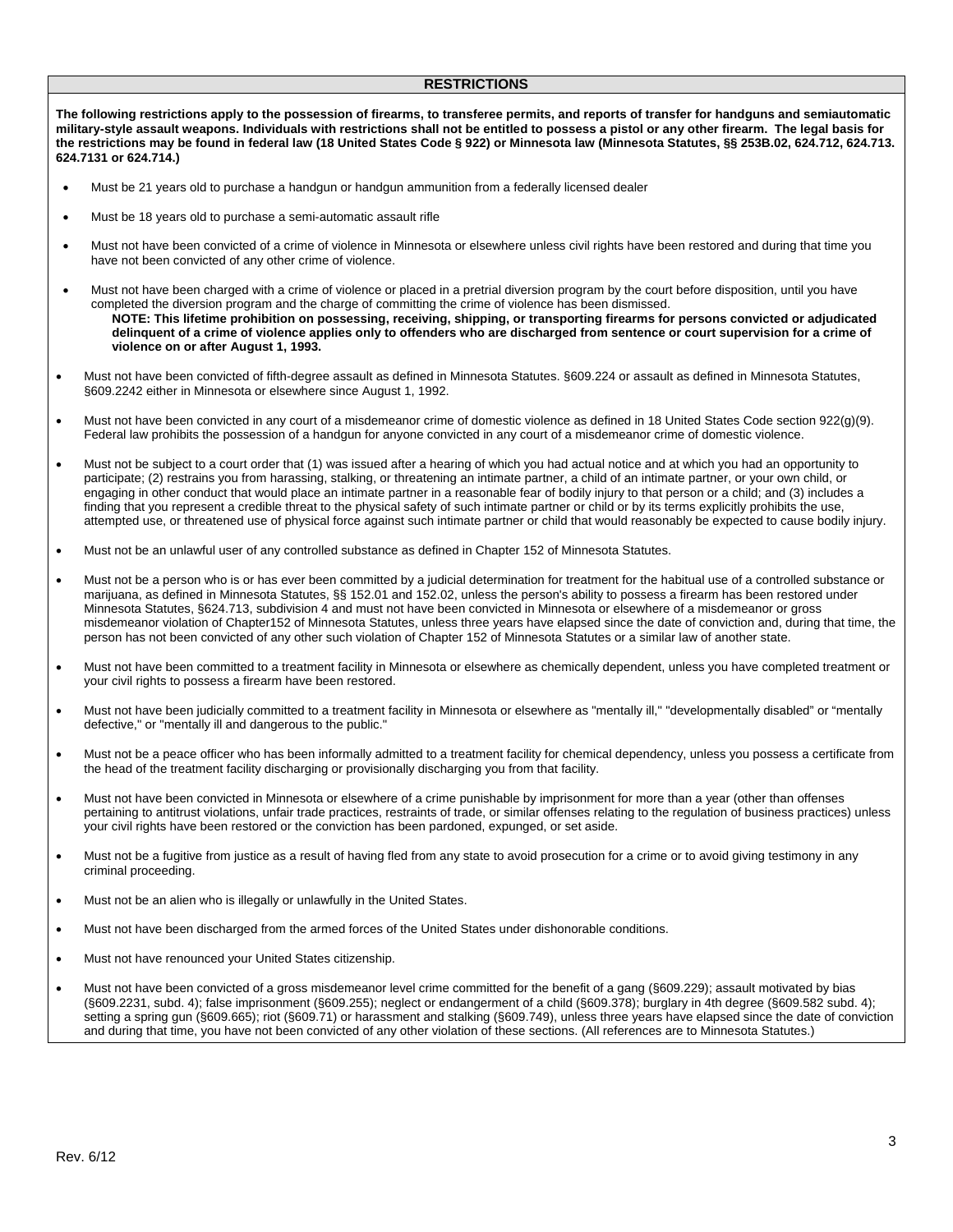|    | <b>COMPLETE THE FOLLOWING QUESTIONS</b>                                                                                                                                                                      |                  |                  |                                                                                                                  |              |              |  |  |
|----|--------------------------------------------------------------------------------------------------------------------------------------------------------------------------------------------------------------|------------------|------------------|------------------------------------------------------------------------------------------------------------------|--------------|--------------|--|--|
|    |                                                                                                                                                                                                              |                  |                  |                                                                                                                  |              |              |  |  |
| 1. | I am (check one):                                                                                                                                                                                            | American Citizen | □ Legal Resident | $\Box$ Alien<br>(Attach copy of documentation)                                                                   |              |              |  |  |
| 2. | Have you ever renounced your citizenship having been a citizen of the United States?                                                                                                                         |                  |                  |                                                                                                                  | $\Box$ Yes   | No           |  |  |
| 3. | Have you ever served in the armed forces of the United States?                                                                                                                                               |                  |                  |                                                                                                                  |              |              |  |  |
| 4. |                                                                                                                                                                                                              |                  |                  | Have you ever been discharged from the armed forces of the United States under dishonorable conditions?          | $\Box$ Yes   | No<br>$\Box$ |  |  |
| 5. | Have you ever been charged or adjudicated as a juvenile or convicted for what would be a crime of violence as<br>defined in Minn. Stat. § 624.712 in Minnesota or elsewhere and not been restored your civil |                  |                  |                                                                                                                  |              |              |  |  |
|    | Dates:                                                                                                                                                                                                       | Crime(s):        |                  |                                                                                                                  |              |              |  |  |
|    | Location of Charge/Adjudication or Conviction (City, County, State)                                                                                                                                          |                  |                  |                                                                                                                  |              |              |  |  |
| 6. |                                                                                                                                                                                                              |                  |                  | Have you been convicted after August 1, 1992, of assault in the fifth degree under Minn. Stat. §609.224 or of    | $\Box$ Yes   | No           |  |  |
|    | If yes, was the assault committed within three years of a previous assault conviction under Minn. Stat.                                                                                                      |                  |                  |                                                                                                                  | $\Box$ Yes   | ∟l No        |  |  |
|    | If yes, complete the following information:                                                                                                                                                                  |                  |                  |                                                                                                                  |              |              |  |  |
|    | Dates:                                                                                                                                                                                                       | Crime(s):        |                  |                                                                                                                  |              |              |  |  |
|    | Location of Charge/Adjudication or Conviction (City, County, State)                                                                                                                                          |                  |                  |                                                                                                                  |              |              |  |  |
| 7. |                                                                                                                                                                                                              |                  |                  | Have you been convicted of a crime punishable by imprisonment for a term exceeding one year regardless of        | $\Box$ Yes   | No           |  |  |
|    | If yes, complete the following information:                                                                                                                                                                  |                  |                  |                                                                                                                  |              |              |  |  |
|    | Dates:                                                                                                                                                                                                       | Crime(s):        |                  |                                                                                                                  |              |              |  |  |
|    | Location of Charge/Adjudication or Conviction (City, County, State)                                                                                                                                          |                  |                  |                                                                                                                  |              |              |  |  |
| 8. | Have you ever been pardoned for a crime of violence?                                                                                                                                                         |                  |                  |                                                                                                                  | $\sqcup$ Yes | No           |  |  |
|    | If yes, complete the following information:                                                                                                                                                                  |                  |                  |                                                                                                                  |              |              |  |  |
|    | Dates:<br>Crime(s):                                                                                                                                                                                          |                  |                  |                                                                                                                  |              |              |  |  |
|    | Location of Charge/Adjudication or Conviction (City, County, State)                                                                                                                                          |                  |                  |                                                                                                                  |              |              |  |  |
|    | pardoned, or have you had your civil rights restored?                                                                                                                                                        |                  |                  | Under the law of the jurisdiction where you were convicted, has your conviction been expunged, set aside,        | $\Box$ Yes   | No           |  |  |
|    | that you have had your civil rights restored.)                                                                                                                                                               |                  |                  | (Attach a copy of documentation establishing that the conviction has been expunged, set aside, pardoned or       |              |              |  |  |
| 9. | conviction for possession of a small amount of marijuana as defined in Minn. Stat. §152.01, subd. 16)?                                                                                                       |                  |                  | Have you ever been convicted for the unlawful use, possession, or sale of a controlled substance (other than     | $\Box$ Yes   | No           |  |  |
|    | 10. Are you an unlawful user of any controlled substance as defined in Chapter 152, Minnesota<br>Statutes?                                                                                                   |                  |                  |                                                                                                                  | $\Box$ Yes   | No           |  |  |
|    | marijuana?                                                                                                                                                                                                   |                  |                  | 11. Have you ever been hospitalized or committed for treatment for the habitual use of a controlled substance or | $\Box$ Yes   | ∃ No         |  |  |
|    | dependent" as defined in Minn. Stat. §253B.02?                                                                                                                                                               |                  |                  | 12. Have you ever been confined or committed to a treatment facility in Minnesota or elsewhere as "chemically    | $\Box$ Yes   | No           |  |  |
|    | If yes, have you completed treatment?                                                                                                                                                                        |                  |                  |                                                                                                                  | $\Box$ Yes   | ∩ No         |  |  |
|    | proceedings?                                                                                                                                                                                                 |                  |                  | 13. Have you fled from any state to avoid prosecution for a crime or to avoid giving testimony in any criminal   | $\Box$ Yes   | $\Box$ No    |  |  |
|    | 14. Are you a peace officer?                                                                                                                                                                                 |                  |                  |                                                                                                                  | $\Box$ Yes   | No           |  |  |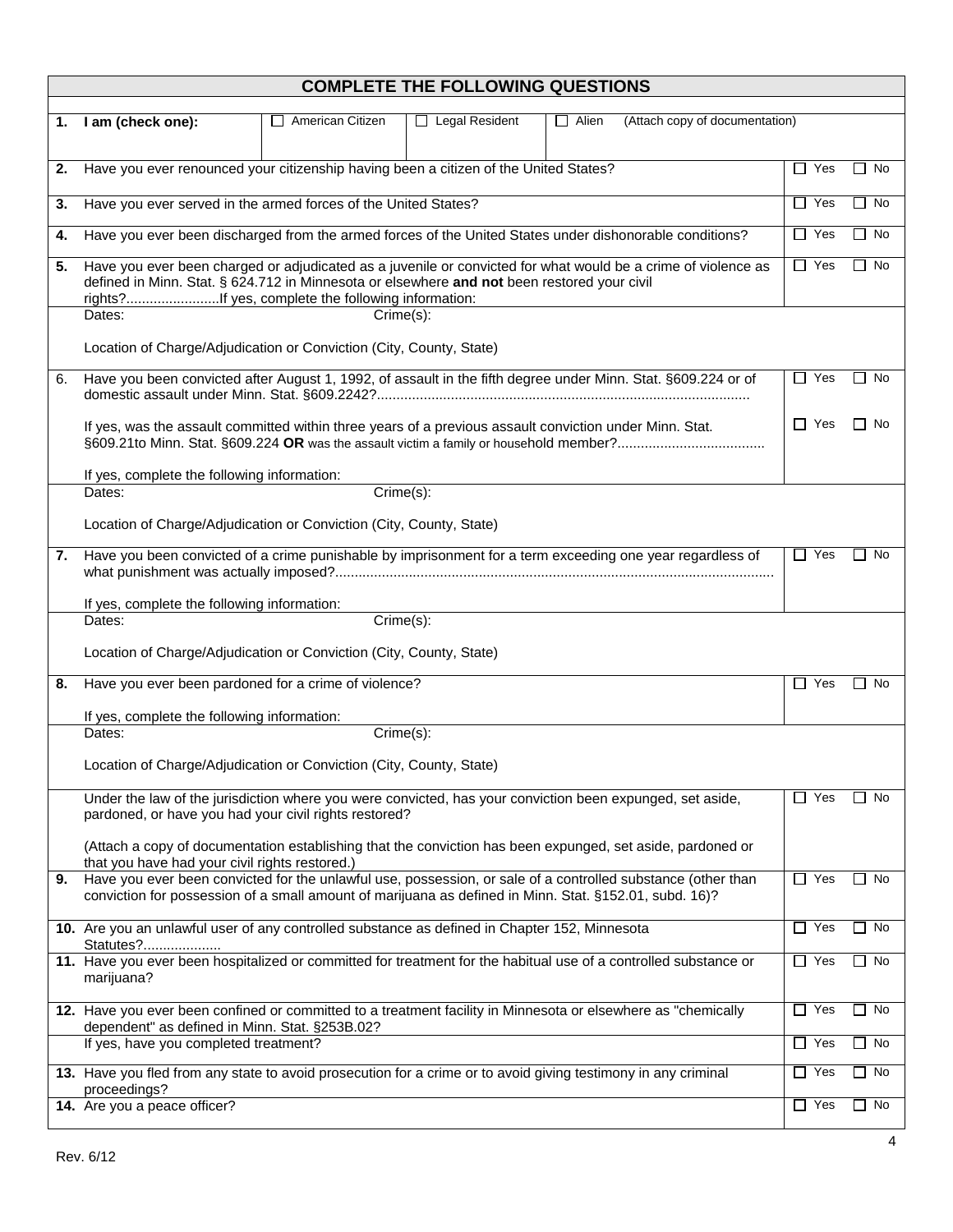| If yes, have you ever been informally admitted to a treatment facility pursuant to Minn. Stat. §253B.04 for<br>chemical dependency?                                                                                                                                                                               | Yes           | <b>No</b> |
|-------------------------------------------------------------------------------------------------------------------------------------------------------------------------------------------------------------------------------------------------------------------------------------------------------------------|---------------|-----------|
| If yes, attach certificate from head of the facility discharging or provisionally discharging you from the facility.                                                                                                                                                                                              |               |           |
| 15. Have you ever been committed to a treatment facility in Minnesota or elsewhere as a "mentally ill,"<br>"developmentally disabled," or "mentally ill and dangerous to the public" person as defined in Minn. Stat.<br>§253B.02?<br>If yes, attach proof that you are no longer suffering from this disability. | Yes           | <b>No</b> |
| 16. Have you been confined in a treatment facility as a "mentally ill,", "developmentally disabled," or "mentally ill<br>and dangerous to the public" person as defined in Minn. Stat. §253B.02 or been found incompetent to stand<br>trial or not guilty by reason of mental illness?                            | Yes<br>a s    | <b>No</b> |
| 17. Are you subject to a court order that restrains you from harassing, stalking, or threatening an intimate partner,<br>the child of an intimate partner, or your own child?<br>If yes, attach a copy of court order.                                                                                            | Yes<br>×      | No        |
| 18. Have you been convicted in any court of a misdemeanor crime of domestic violence?<br>If yes, complete the following information:                                                                                                                                                                              | Yes<br>$\sim$ | Nο        |
| $C$ rime $(s)$ :<br>Dates:                                                                                                                                                                                                                                                                                        |               |           |
| Location of Charge/Adjudication or Conviction (City, County, State)                                                                                                                                                                                                                                               |               |           |

### **I HEREBY AFFIRM THAT THE INFORMATION PROVIDED ON THIS APPLICATIO/RECEIPT IS CORRECT UPON PENALTY OF PROSECUTION AND/OR VOIDING OF ANY PERMIT ISSUED HERE UNDER.**  SIGNATURE: DATE: